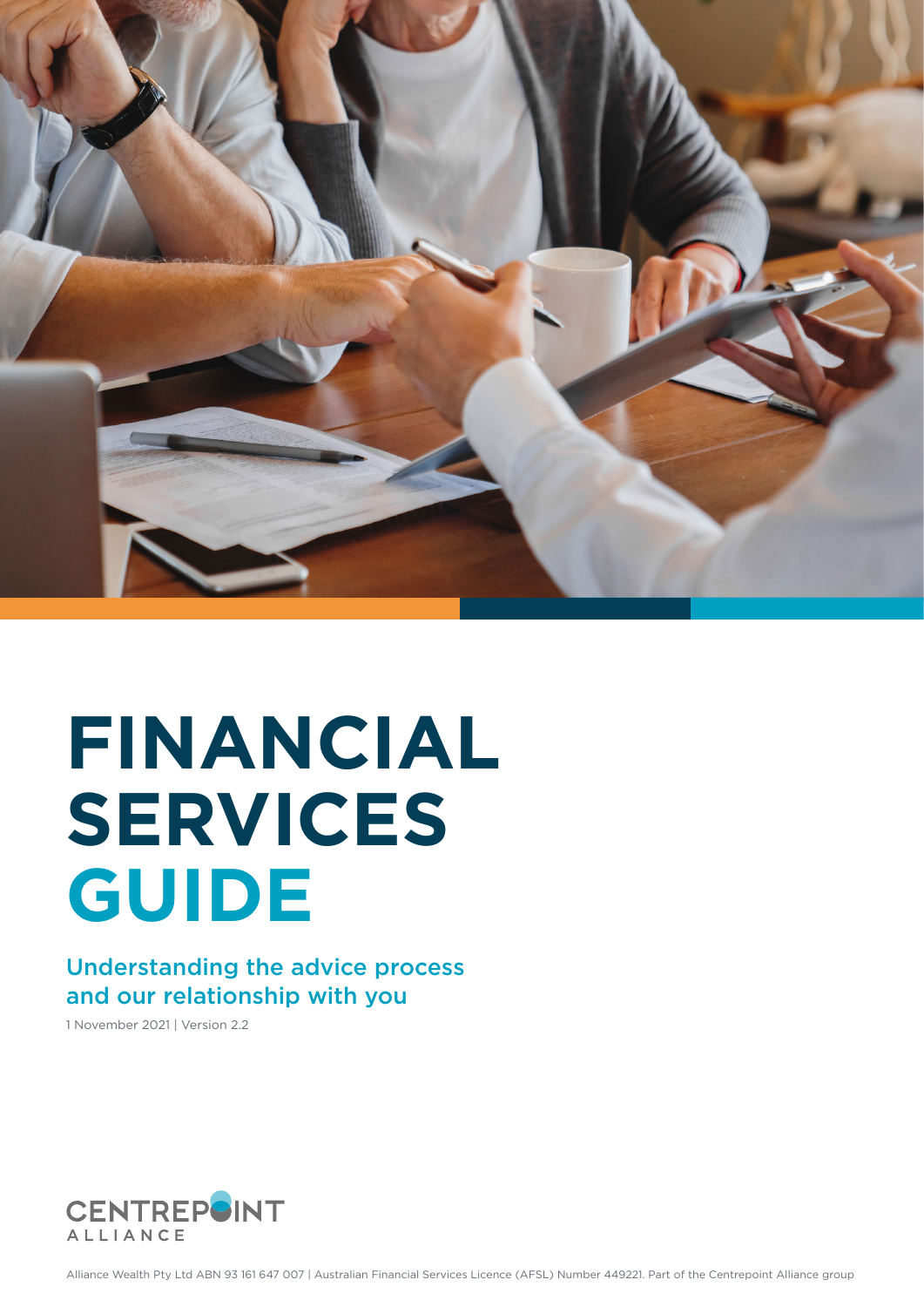## PURPOSE

This Financial Services Guide (FSG) explains the financial services and advice provided by Alliance Wealth and your Financial Adviser (Adviser), who is an authorised representative of Alliance Wealth. The FSG provides information on what to expect during the financial advice process including the types of documents you are likely to receive, how we manage privacy, related parties and potential conflicts of interests, and how we manage complaints.

This FSG should be read in conjunction with the Adviser Profile. The Adviser Profile contains important information about your Adviser including their relevant authorised representative number, qualifications, experience, areas of authorisation, how they get paid and fees that you may be charged. If you have not received an Adviser Profile, please ask your Adviser for a copy or contact us directly.

**Please take the time to review both the FSG and the Adviser Profile before engaging our services.**



### Not Independent

Alliance Wealth is a wholly owned subsidiary of Centrepoint Alliance Limited. The Centrepoint Alliance group issue and distribute financial products, and receive benefits from product issuers.

Alliance Wealth and our Advisers may receive commissions associated with the issue of life insurance products.

For these reasons, we do not represent ourselves as independent, impartial or unbiased.

Please refer to the Remuneration section for more information.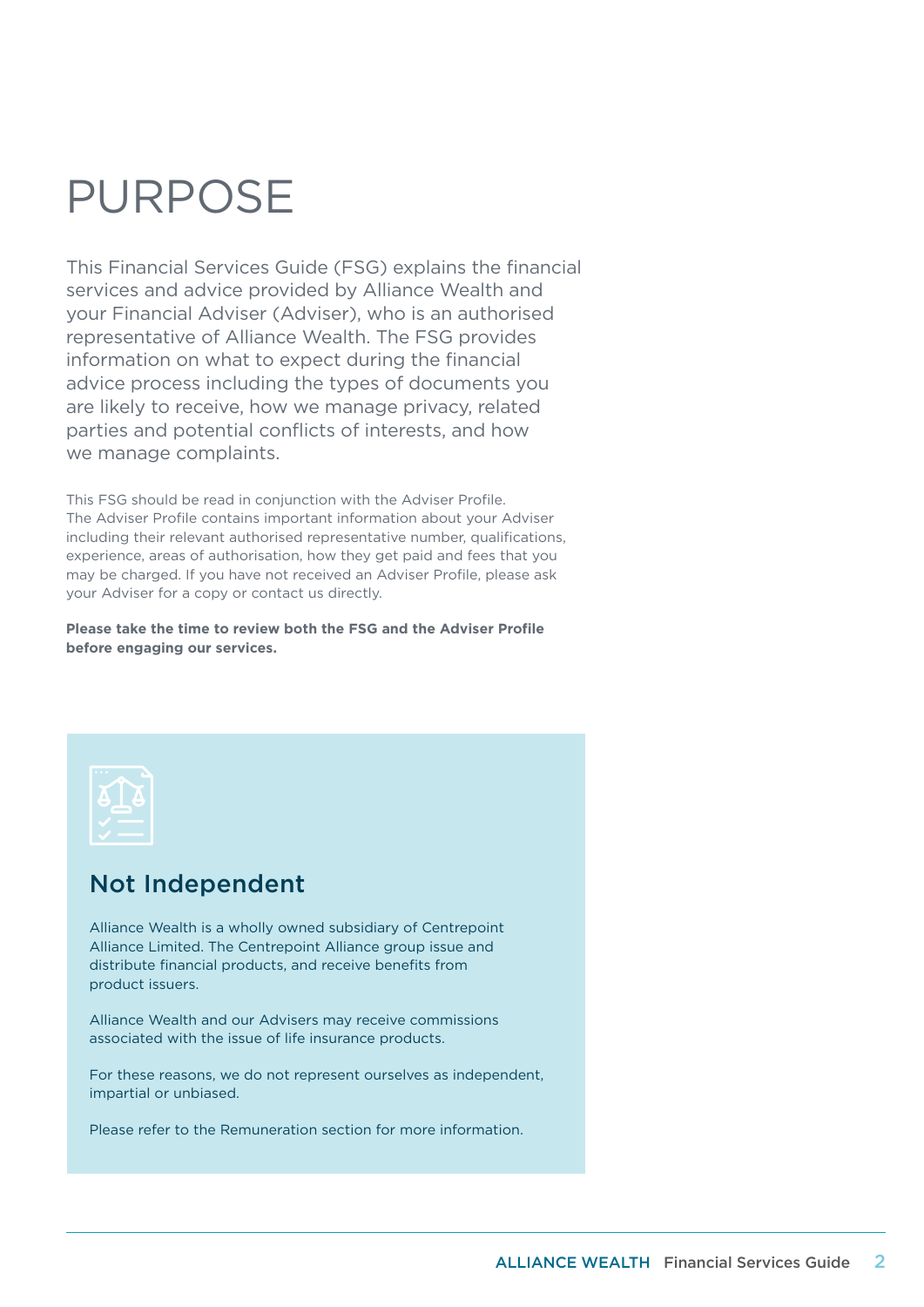# FINANCIAL SERVICES AND PRODUCTS WE CAN PROVIDE

Alliance Wealth can offer the follow services and products. Your Adviser's specific authorisations are included within their personalised Adviser Profile.





**Wealth** Protection

> Term Life Insurance

Total and Permanent Disability (TPD) Insurance

•

• Trauma Insurance

•

Income Protection Insurance

> • Business Insurance

• Insurance Claims Assistance



#### Other Financial Planning Services

Budgeting and Cashflow Management

Debt Management

•

Estate Planning Assistance

•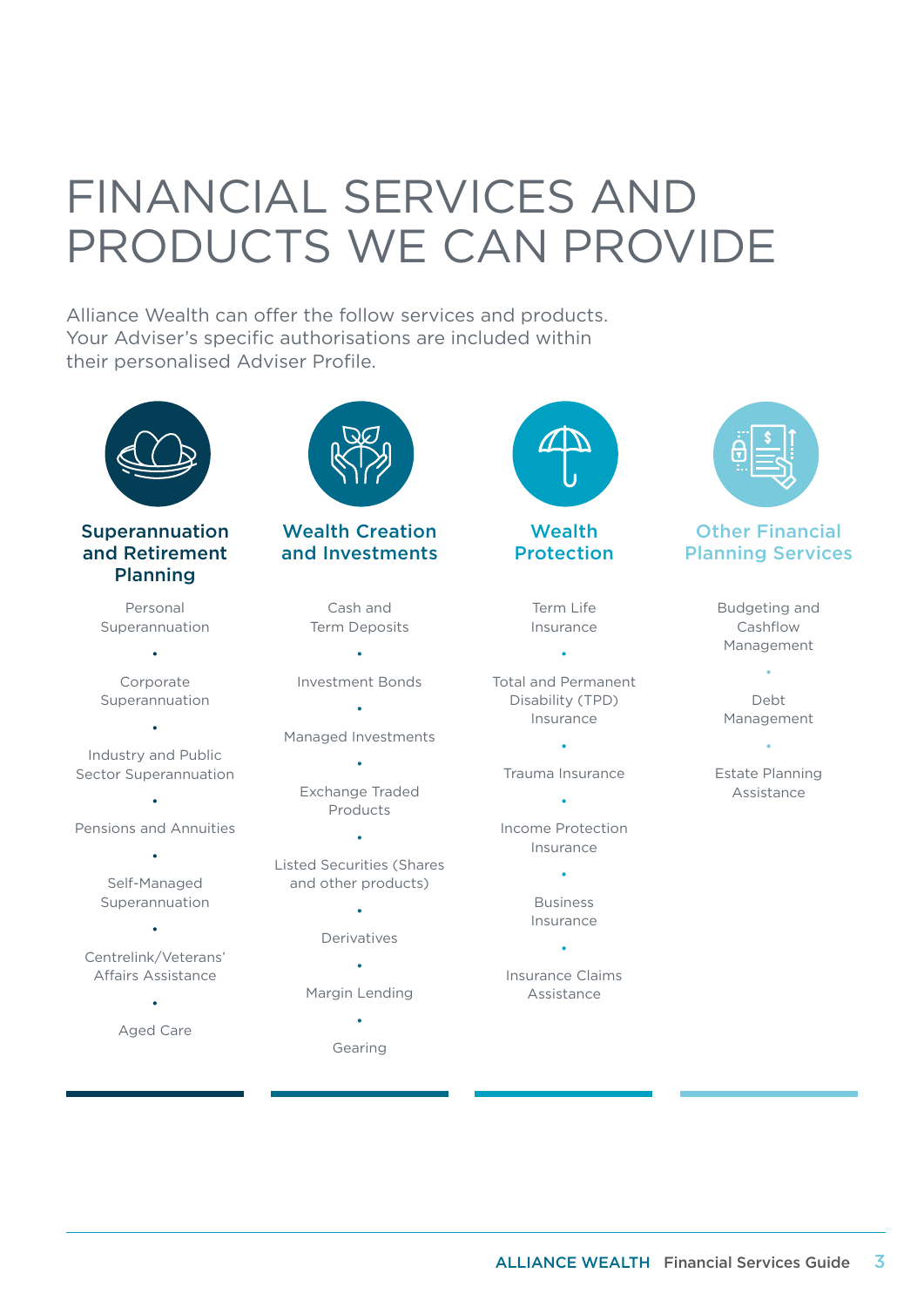# THE ADVICE PROCESS AND DOCUMENTS YOU MAY RECEIVE

Your Adviser will quide you through the advice process. This includes the following steps:





#### Engagement and Discovery

In the initial stages of the advice process your Adviser will work with you to define your financial goals and objectives, and gather relevant information required to provide you with appropriate advice.

Your Adviser will generally collect relevant information within a **Client Data Form** and file notes. You can expect to be asked questions related to your income, expenses, assets, liabilities, insurances and superannuation. It is important that you provide accurate information and keep your Adviser informed of any changes to your relevant circumstances. A declaration section is included to enable you to consent to your personal information being collected and stored. Please refer to the 'Privacy' section for more information on how we manage your privacy.

Where your goals relate to investment or superannuation advice your Adviser will also work with you to define your level of risk tolerance. A **Risk Profile Questionnaire** is generally used to document and agree upon your level of risk tolerance.

Your Adviser may also use an **engagement document** to define the arrangement with you, and fees that may apply.

Your Adviser will also need to verify your identity to comply with Anti-Money Laundering and Counter Terrorism Financing laws.



#### Strategy and Personal Advice

After obtaining relevant information, your Adviser will conduct research and develop a strategy to assist you to meet your goals and objectives. The strategy is typically developed using specialised financial planning software.

Where personal financial product advice is being provided, the strategy will be documented in a **Statement of Advice**. The Statement of Advice will include the basis of the advice, explanation of strategies and products recommended and relevant disclosures including costs of advice and products. The Statement of Advice includes an authority to proceed section where you can consent to proceed with the recommendations.

Where a financial product has been recommended, you will generally be provided with a copy of the relevant **Product Disclosure Statement** (PDS). The PDS includes detailed information on the financial product including features, benefits, conditions, costs and cooling off rights (if applicable).



#### Implementation

Where you elect to proceed with the recommendations your Adviser will work with you to implement the strategy. This may include liaising with various insurance, superannuation or investment product issuers.

Where the recommendations include the purchase of a new financial product, your Adviser will work with you to complete the relevant **Product Application Form**. This may be online or paper based.

Where the recommendations include the purchase of an insurance policy, you may also need to complete a **Health Questionnaire**. This could be online, paper-based or over the phone. It is important to disclose any health or personal matters truthfully. Failure to disclose certain matters may result in a claim being denied.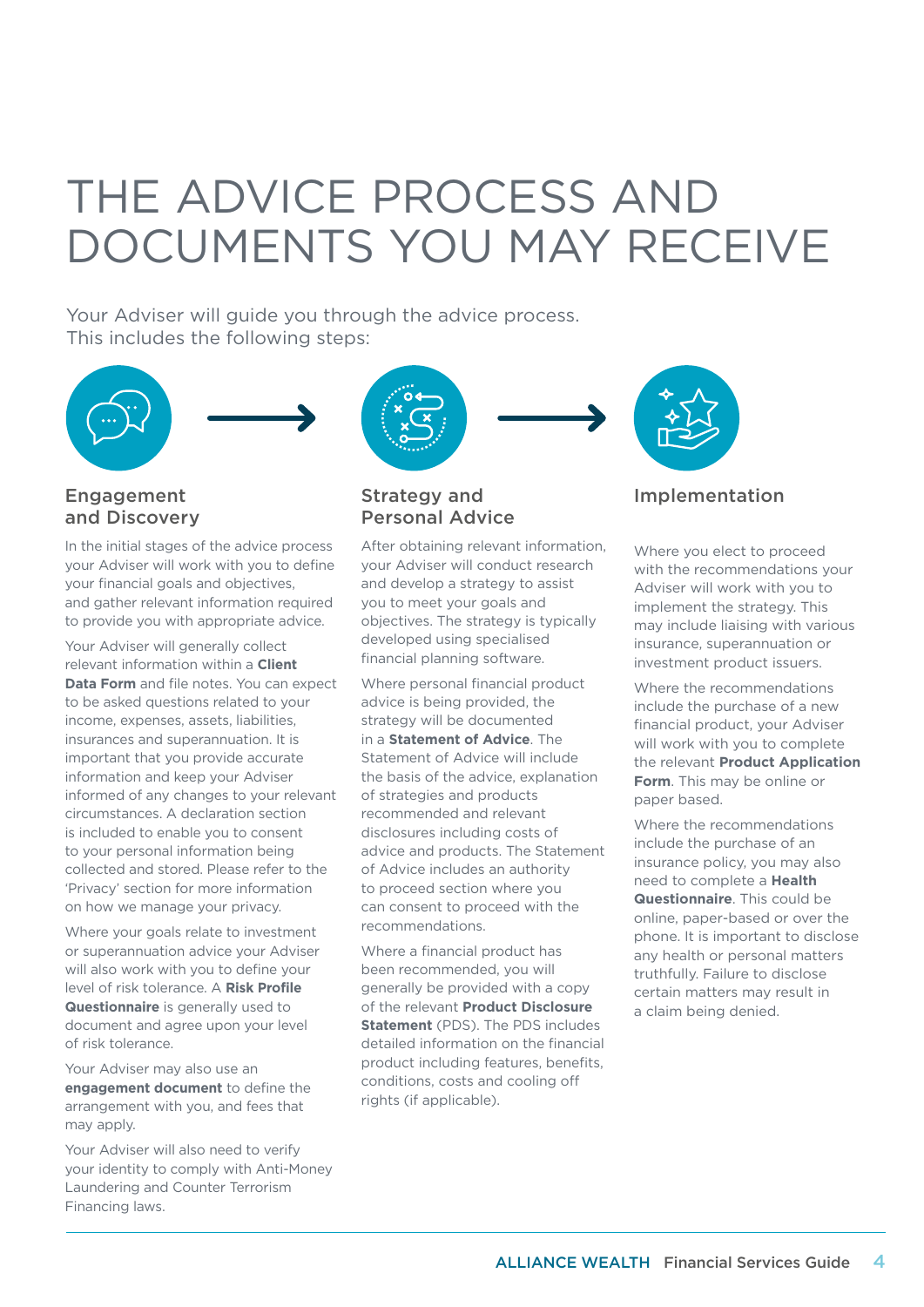# GENERAL ADVICE

Your Adviser may provide you with general advice that does not consider your personal circumstances, needs or objectives. Your Adviser will give you a warning when they provide you with general advice. You should consider whether you need personal advice which takes into account your individual situation before you make any decisions.

# FURTHER ADVICE

Depending on your relevant circumstances, you may require further advice such as adjustments to superannuation contributions, insurance benefit amounts, or a review of your strategy.

Further advice can generally be documented in a **Record of Advice** and relevant file notes. In some instances a Statement of Advice may be required. You may request, in writing, a copy of any advice document up to seven (7) years after the advice has been given.

An **Ongoing Fee Arrangement** may be used to formalise the ongoing services that your Adviser has agreed to provide for a fee.

Where you have entered into an ongoing fee arrangement for a period of greater than 12 months, you will receive a **Fee Disclosure Statement** (FDS) annually. The FDS will detail services and fees paid

for the previous 12-month period, and the services offered and estimated fees for the next 12 months. To ensure the ongoing fee arrangement continues, you will be required to confirm in writing annually. Confirmation may also include the requirement to sign a **Consent Form** that is provided to your relevant investment or superannuation provider.

Alternatively, you may agree to a **Fixed Term Arrangement** with your Adviser. This arrangement will outline the services you will be provided for a fee over a specific term not greater than 12 months. In this case, you will not be provided with a FDS. You may be required to sign a Consent Form where the fee is deducted from superannuation.

You may cease any fee arrangements or disengage from your Adviser by providing written notice to your Adviser or product issuer.

### HOW TO PROVIDE INSTRUCTIONS

Your Adviser may accept your instructions by phone, letter or email. In some instances, your Adviser can only accept written instructions from you, and they will let you know when this is required. Your Adviser will also need to verify your identity prior to acting on instructions.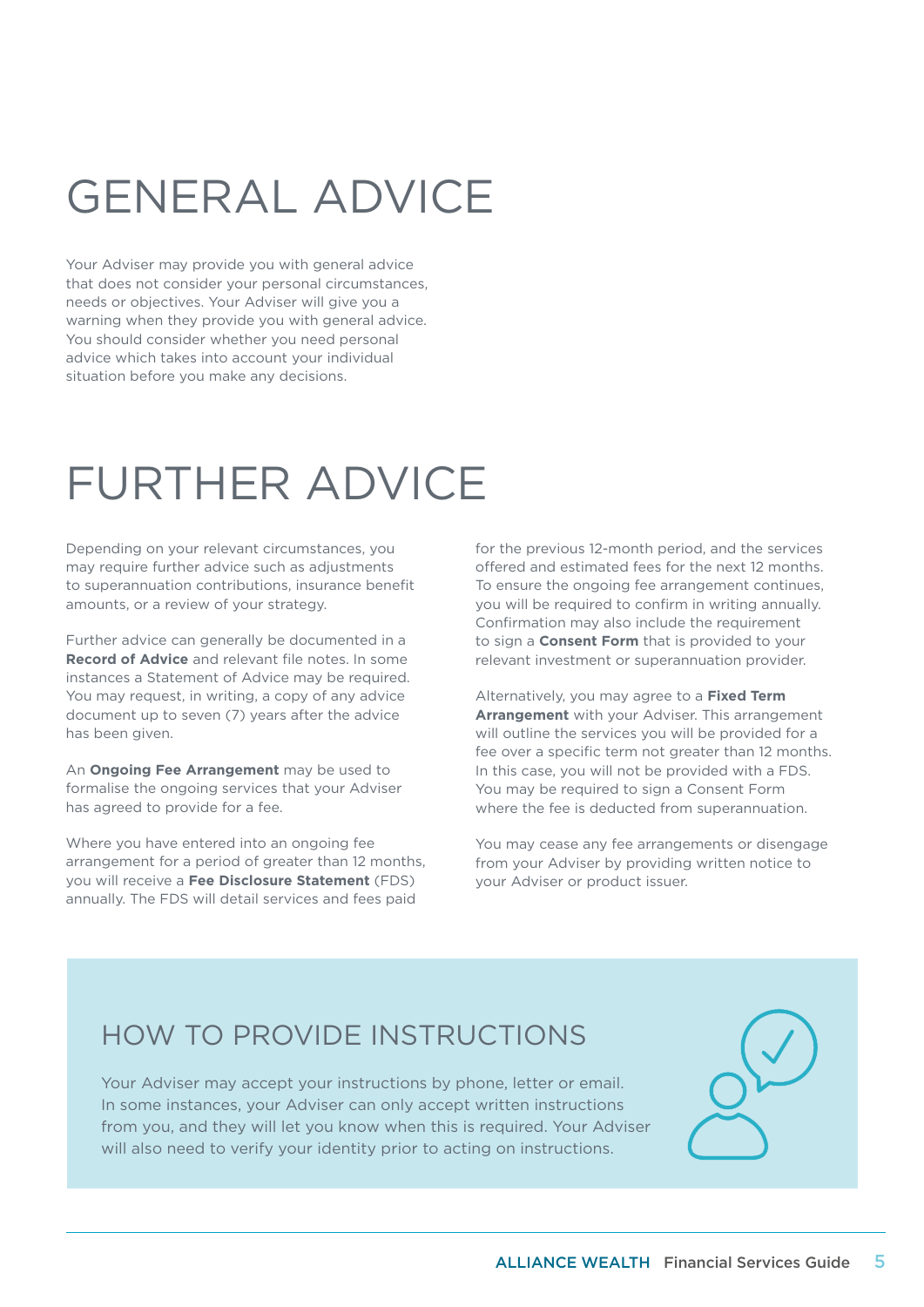# REMUNERATION

Before providing you with advice, your Adviser will agree with you the fees that apply, and explain any benefits we receive.

#### Your Adviser

The cost of providing a financial advice or service will depend on the nature and complexity of the advice, financial product and/or service provided. Your Adviser or the financial planning business may be remunerated by:

- Advice and service fees paid by you; and/or
- Commissions paid by insurance providers.

Please refer to the Adviser Profile for detailed estimates and ranges of fees and commissions. All fees and commissions are initially paid to Alliance Wealth before being distributed to your Adviser or to the financial planning business.

Your Adviser may also receive non-monetary benefits which include benefits of less than \$300, benefits related to education and training (including attendance at professional development days and conferences), and provision of software related to financial products being recommended.

Any referral arrangements or related party arrangements your Adviser has in place will be disclosed in the Adviser Profile and your Statement of Advice.

### The Licensee

Alliance Wealth receives a flat fee per Adviser for the provision of services required under its AFSL. In some limited circumstances Alliance Wealth may receive additional remuneration. If applicable, this will be disclosed in the Adviser Profile.

#### The Centrepoint Alliance group

Alliance Wealth is a wholly owned subsidiary of Centrepoint Alliance Limited ABN 72 052 507 507, an ASX listed company. The Centrepoint Alliance group issues and distributes financial products through the following wholly owned companies.

- Investment Diversity Pty Ltd
- Ventura Investment Management Ltd

These companies will receive various fees and benefits as specified in the relevant PDS if you invest in any of their products listed below:

- Annex
- **Assemble**
- All Star
- Investment Exchange
- Mentor
- Pre Assemble
- Ventura Managed Funds
- Ventura Managed Account Portfolios

Clearview Wealth Limited (ABN 83 106 248 248) is a shareholder of Centrepoint Alliance Limited. Clearview Wealth Limited is an issuer of financial products. Your adviser may recommend Clearview products to you. Clearview Wealth Limited will receive fees and benefits as disclosed in the relevant PDS.

The Centrepoint Alliance group has arrangements in place with product issuers where payments are received based on volume of insurance premium under advice, and where payments are received to assist with providing education and training to our Advisers.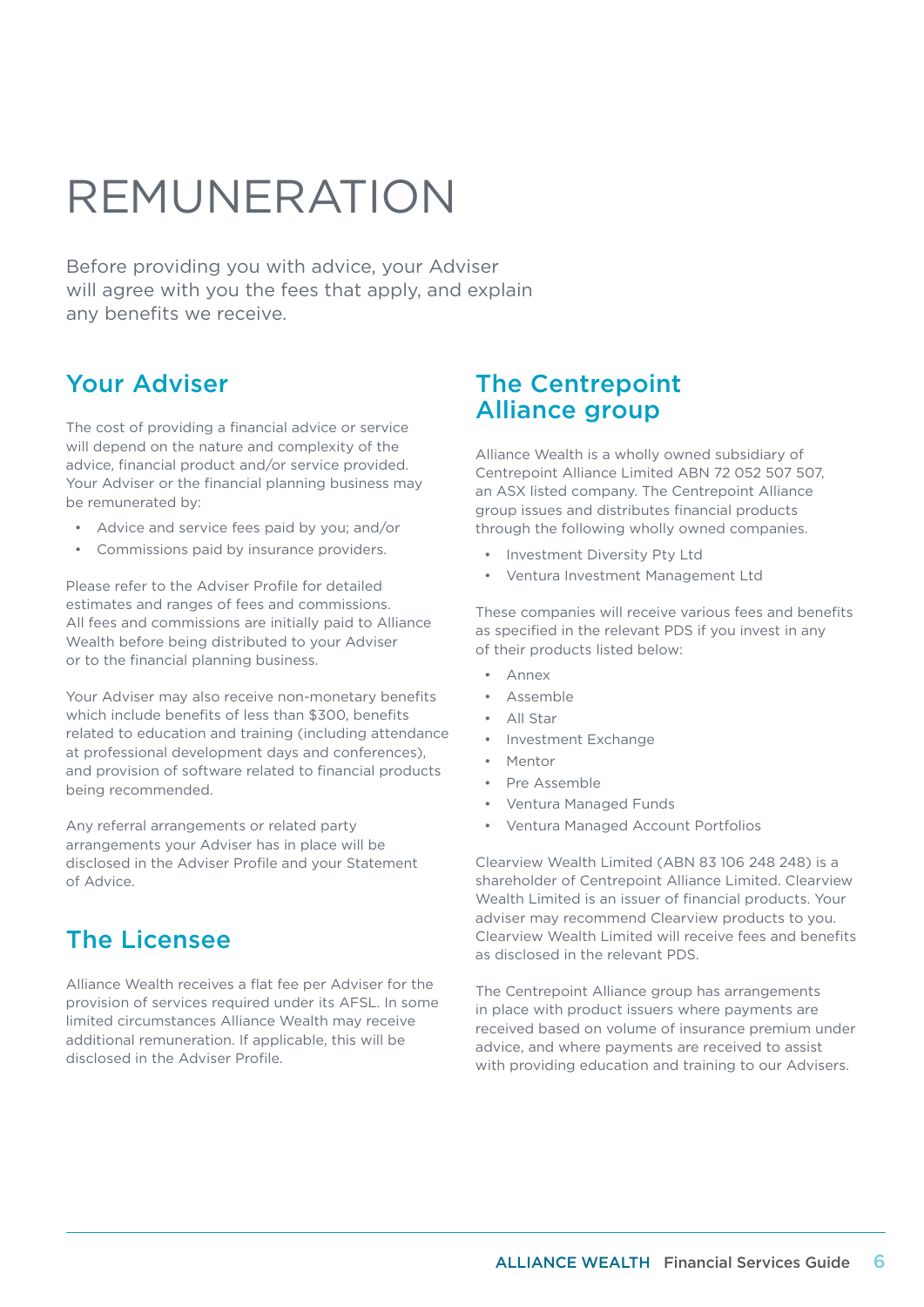# COMPLAINTS

If you have a complaint about any financial service provided to you by your Adviser, you should take the following steps:

- 1. Contact the Claims team at Centrepoint Alliance Limited to discuss your complaint.
	- Phone 1800 653 244
	- Online [centrepointalliance.com.au/complaints](http://centrepointalliance.com.au/complaints)
	- Email [complaints@cpal.com.au](mailto:complaints%40cpal.com.au?subject=)
	- Mail Claims Manager, Centrepoint Alliance Corporate Centre One Level 13, 2 Corporate Court Bundall QLD 4217
- 2. We will acknowledge receipt of a complaint within one business day. Where this is not possible, acknowledgement will be made as soon as practicable.
- 3. We will investigate the complaint and respond to you in writing within 30 days. Some complex matters may require an extension to thoroughly investigate the complaint and bring it to resolution. If additional time is required we will advise you in writing.
- 4. If an issue has not been resolved to your satisfaction, you can lodge a complaint with the Australian Financial Complaints Authority (AFCA).

 AFCA provides fair and independent financial services complaint resolution that is free to consumers.

| Phone 1800 931 678     |
|------------------------|
| Online www.afca.org.au |

- Email [info@afca.org.au](mailto:info%40afca.org.au?subject=)
- Mail GPO Box 3 Melbourne VIC 3001

#### Compensation arrangements

We have professional indemnity insurance in place that complies with the Corporations Act 2001. Our insurance covers claims made against former representatives for their conduct while they were authorised by us.